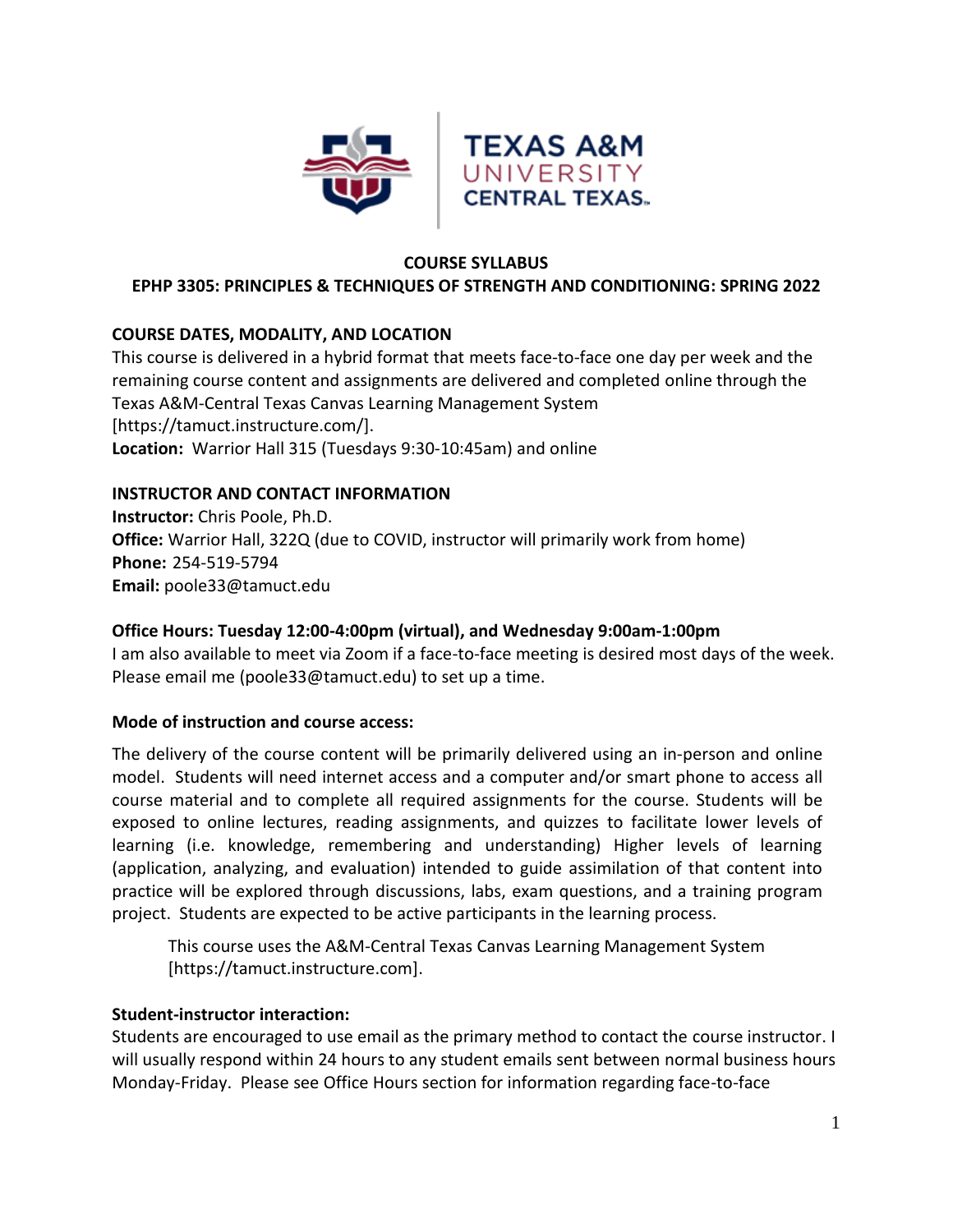meetings.

# **Emergency Warning System for Texas A&M University-Central Texas**

**SAFEZONE.** SafeZone provides a public safety application that gives you the ability to call for help with the push of a button. It also provides Texas A&M University-Central Texas the ability to communicate emergency information quickly via push notifications, email, and text messages. All students automatically receive email and text messages via their myCT accounts.

Downloading SafeZone allows access to push notifications and enables you to connect directly for help through the app.

You can download SafeZone from the app store and use your myCT credentials to log in. If you would like more information, you can visit the **[SafeZone](http://www.safezoneapp.com/)** website [www.safezoneapp.com].

To register SafeZone on your phone, please follow these 3 easy steps*:*

- 1. Download the SafeZone App from your phone store using the link below:
	- o [iPhone/iPad:](https://apps.apple.com/app/safezone/id533054756) [https://apps.apple.com/app/safezone/id533054756]
	- o [Android Phone / Tablet](https://play.google.com/store/apps/details?id=com.criticalarc.safezoneapp)
		- [https://play.google.com/store/apps/details?id=com.criticalarc.safezoneapp]
- 2. Launch the app and enter your myCT email address (e.g. {name}@tamuct.edu)
- 3. Complete your profile and accept the terms of service

# **COURSE INFORMATION**

**Course Overview and Description:** This course is designed to help prepare students for the NSCA's Certified Strength and Conditioning Specialist (CSCS) certification exam.

**Course Objective:** This course provides an overview of the principles of program design for athletic populations. Methods and techniques of the elements that comprise program design will be emphasized through supplementary video content.

# **Student Learning Outcomes:**

- 1. Demonstrate an understanding of muscle physiology, neural anatomy, bone and connective tissue and their adaptations to strength training.
- 2. Describe the biomechanics of strength training and how it applies to program design.
- 3. Discuss various training principles and corresponding techniques.
- 4. Develop an appropriate program utilizing a design based on a theoretical l athlete and their respective sport.
- 5. Identify appropriate facility layouts and policies and risk management procedures.

# **Required Reading and Textbook(s):**

Haff, G. G., & Triplett, N. T. (Eds.). (2015). *Essentials of strength training and conditioning 4th edition*. Human kinetics. ISBN: 978-1-4925-0162-6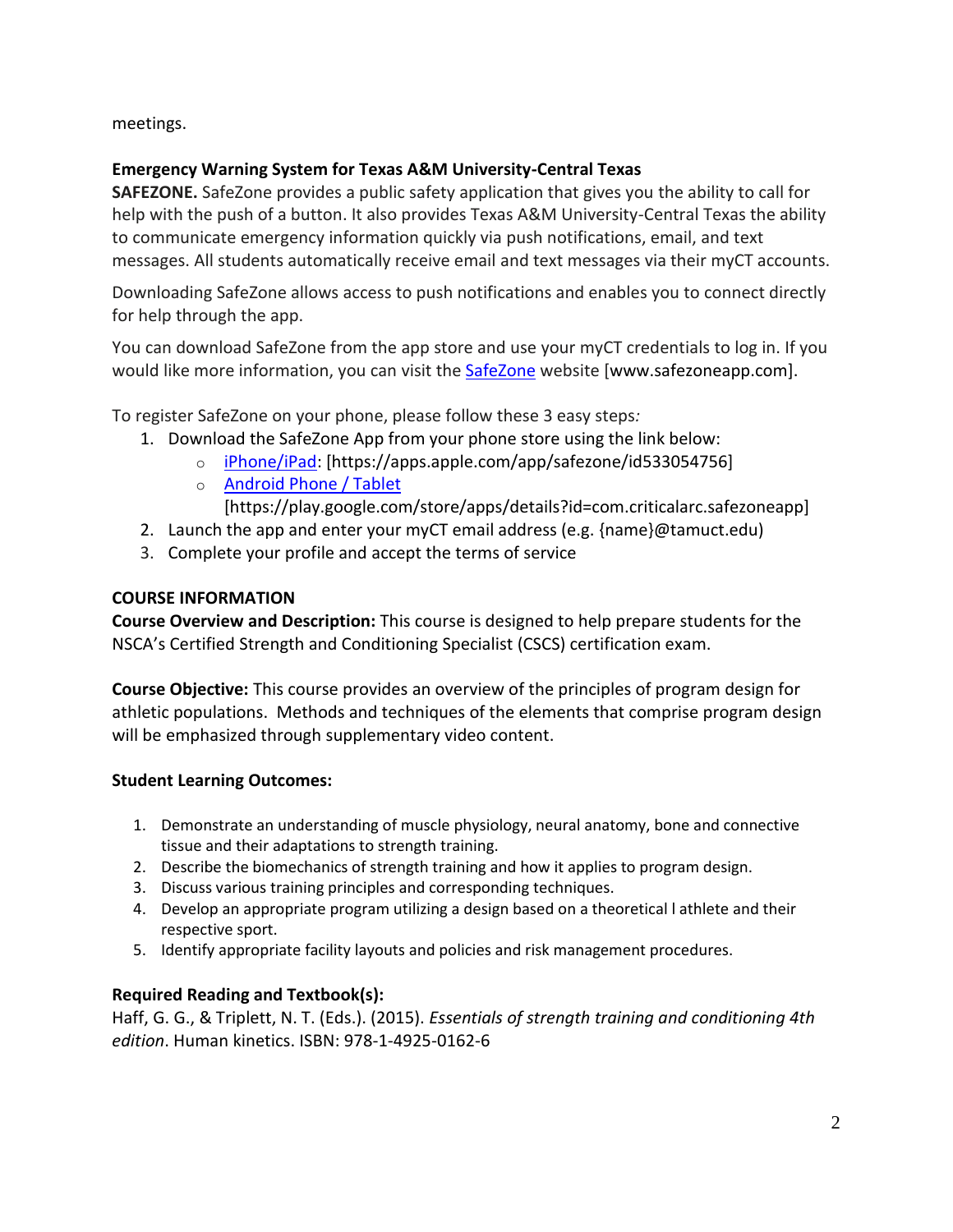### **COURSE REQUIREMENTS**

Course Requirements:

**Written Examination:** The written examination will be delivered via Canvas on the designated dates. The exam will include questions in various formats including multiple choice, short answer and/or essays. In addition, the examination is cumulative and will be explained by the course instructor.

#### **EXAMINATION ATTENDANCE**

All examinations must be taken on the date and at the time scheduled by the course coordinator. *Any student missing a scheduled exam will receive a 0 for that exam*. In the cases of extenuating circumstances, the student may petition for delayed or early examination. (Note: the early option is only available for written examinations). Requests for an alternate examination period need to be submitted electronically to the course coordinator at least *14 days in advance of the scheduled exam.* 

For unanticipated events (illnesses, car accident, etc.), students should notify the course coordinator by email and by phone as soon as feasible. Appropriate documentation (Doctor's note etc.) at the discretion of the course coordinator will need to be provided before an examination is re-scheduled.

#### **EXAMINATION POLICY**

The following items are not allowed during testing:

- Breaks / Bathroom breaks (If student needs to leave the classroom for any reason (including to use the bathroom) they must submit their exam whether or not it is competed)
- Book bags, handbags or any other bag of materials (bags to be placed in the front or side of the testing room)
- No food or drink on the desk or in the surrounding area
- No technology / electronic devices other than the computer used for testing (only if the exam is given through a computer-based program). This includes smart watches, cell phones, tablets, PDAs, etc.
- No hats or other large accessories
- No earphones / headphones

The following items may only be used as indicated by the course instructor and must be turned into the faculty upon completion of the examination:

- Blank sheet of paper (checked prior by instructor)
- Pen/pencil used to write on paper (checked prior by instructor)
- Ear plugs (checked prior by instructor)

**Quizzes/Discussions/Assignments:** Students will complete several assignments (including discussions and quizzes) during the course. These will be described in writing and/or video in advance with detailed expectations. Assignments will relate back to the topics being covered in the lecture and/or supplementary course material at the time. These will be due by the dates specified on Canvas.

**Labs:** Students will gain valuable, hands-on experiences during selected in-person class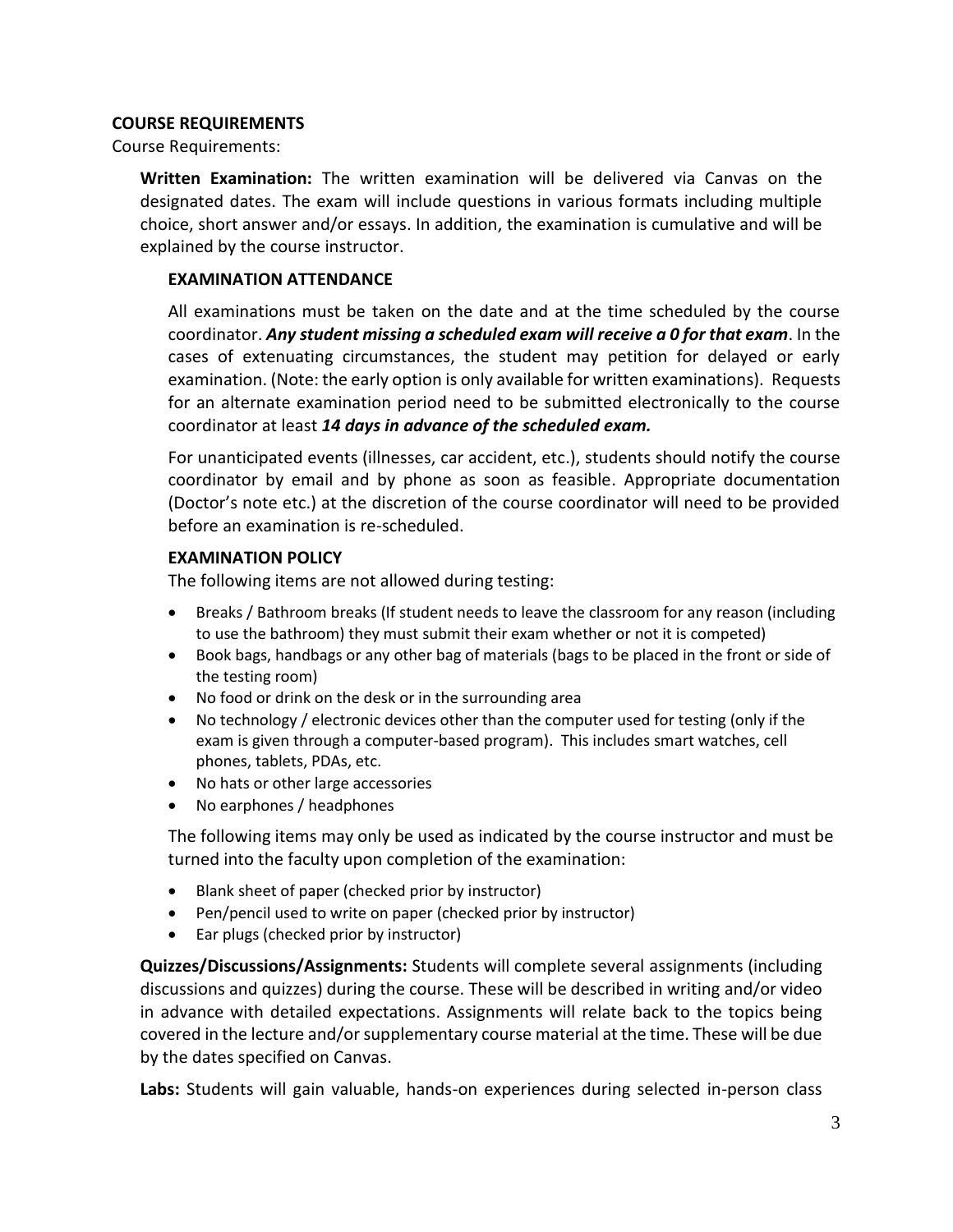periods that correspond to major topics covered throughout the course. The lab experiences are only covered during in-person class time. Therefore, an alternate assignment will be assigned to students who miss any of these class experiences.

**Program Design Project:** Each student will be provided with a hypothetical athlete including detailed background information. The student will pair up with 1-2 other classmates and proceed to design a periodized training program after conducting a needs analysis including all aspects of athletic development pertinent to the athlete's scenario. The training program will be explained and drawn out by creating a word document and excel spreadsheet(s). Detailed instructions for this project will be provided to the students in advance.

**GRADING POLICY:** The student will be graded as follows:

| Item                            | Weight     |
|---------------------------------|------------|
| Comprehensive Exam              | 50 points  |
| Quizzes/Assignments             | 80 points  |
| Lab Participation               | 20 points  |
| <b>Training Program Project</b> | 50 points  |
| <b>Total</b>                    | 200 points |

# **Letter Grade Conversion**

 – 180 points (90% - 100%) = A – 161 points (80% - 89%) = B – 143 points (70% - 79%) = C – 125 points (60% - 69%) = D Below 108 points (< 60%) = F

# **Grading Criteria Rubric and Conversion**

Specific rubrics to be used for grading will be made available when the assignment is posted.

# **Posting of Grades**

- Grades for assignments, exams, and projects will be posted on the Canvas Grade book for students to access. In addition to individual item grades, a running cumulative course grade will be available to view.
- All assignments, exams, and projects will be graded within 1 week of the due date, unless otherwise specified by the professor.

# **COURSE OUTLINE AND CALENDAR Complete Course Calendar**

# **COURSE SCHEDULE: 8-WEEK TERM**

**WEEK 1 – (Jan 18 – Jan 21)**

• SYLLABUS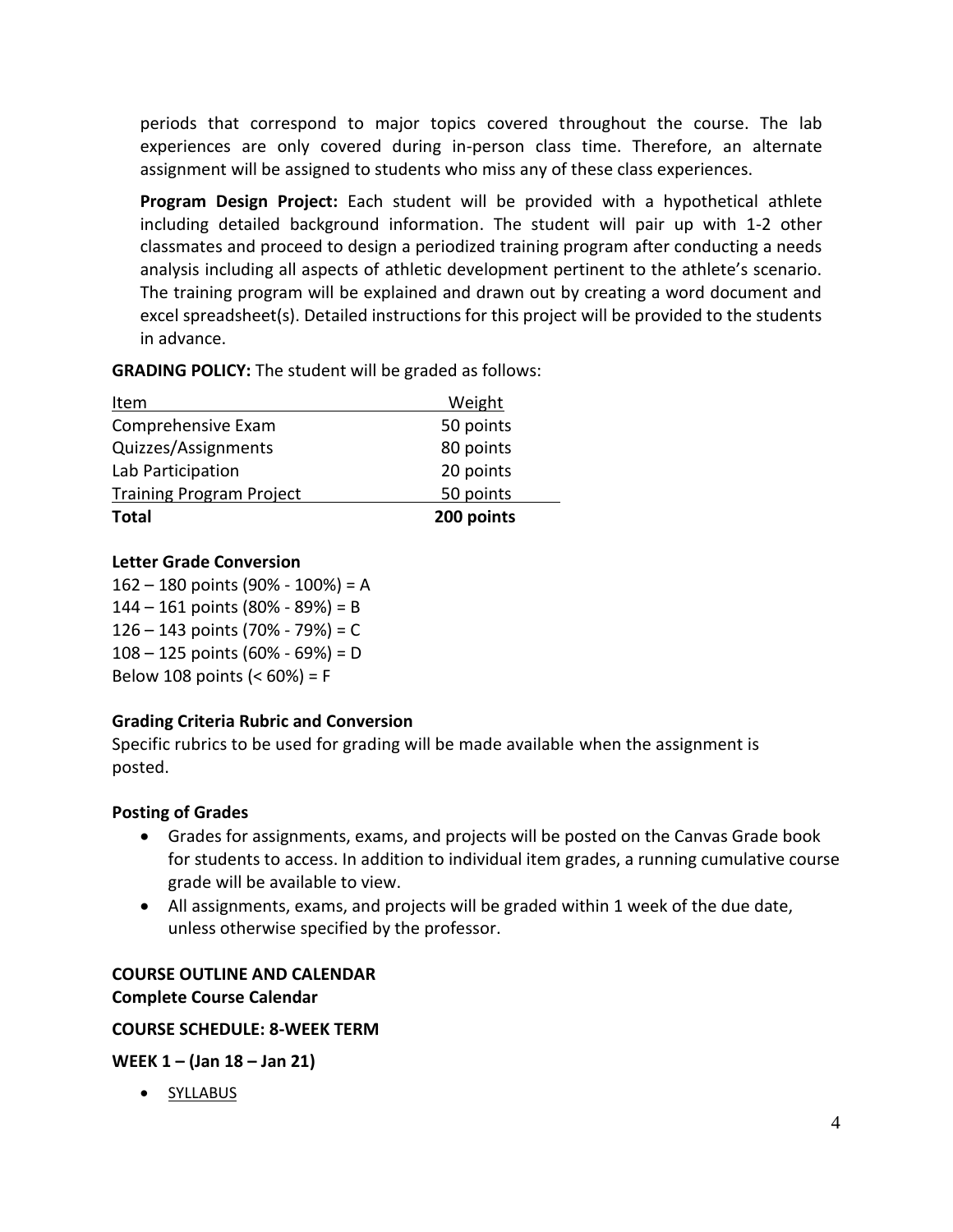- o Read syllabus and watch course introduction
- LECTURE
	- o View Week 1 Overview Page
	- o Read Chapters 12 & 13 (Test Selection, Administration, & Scoring)
	- o Watch Lecture Video(s)
- ASSIGNMENTS
	- o Any posted assignments (see Week 1 Overview) will be due Saturday, Jan 22nd

### **WEEK 2 – (Jan 24 – Jan 28)**

- LECTURE
	- o View Week 2 Overview Page
	- o Read Chapters 21 & 14 (Periodization & Warm-Up/Flexibility)
	- o Watch Lecture Video(s)
- $\bullet$   $\underline{\mathsf{LAB}\,1}$  (In class)
- **•** ASSIGNMENTS
	- o Any posted assignments (see Week 2 Overview) will be due Saturday, Jan 29

### **WEEK 3 – (Jan 31 – Feb 4)**

- LECTURE
	- o View Week 3 Overview Page
	- o Read Chapters 6 & 20 (Endurance Training Adaptations & Aerobic Program Design)
	- o Watch Lecture Video(s)
- $\bullet$  LAB 2- (In class)
- **•** ASSIGNMENTS
	- o Any posted assignments (see Week 3 Overview) will be due Saturday, Feb 5

### **WEEK 4 – (Feb 7 – Feb 11)**

- LECTURE
	- o View Week 4 Overview Page
	- o Read Chapters 5 & 17 (Anaerobic Training Adaptations & Res Train Program Design)
	- o Watch Lecture Video(s)
- $\bullet$  LAB 3- (In class)
- **•** ASSIGNMENTS
	- o Any posted assignments (see Week 4 Overview) will be due Saturday, Feb 12th

# **WEEK 5 – (Feb 14 – Feb 18)**

- LECTURE
	- o View Week 5 Overview Page
	- o Read Chapters 7 & 18 (Age/Sex Related Differences & Plyometrics)
	- o Watch Lecture Video(s)
- LAB 4- (In class)
- **•** ASSIGNMENTS
	- o Any posted assignments (see Week 5 Overview) will be due Saturday, Feb 19th

### **WEEK 6 – (Feb 21 – Feb 25)**

- **•** LECTURE
	- o View Week 6 Overview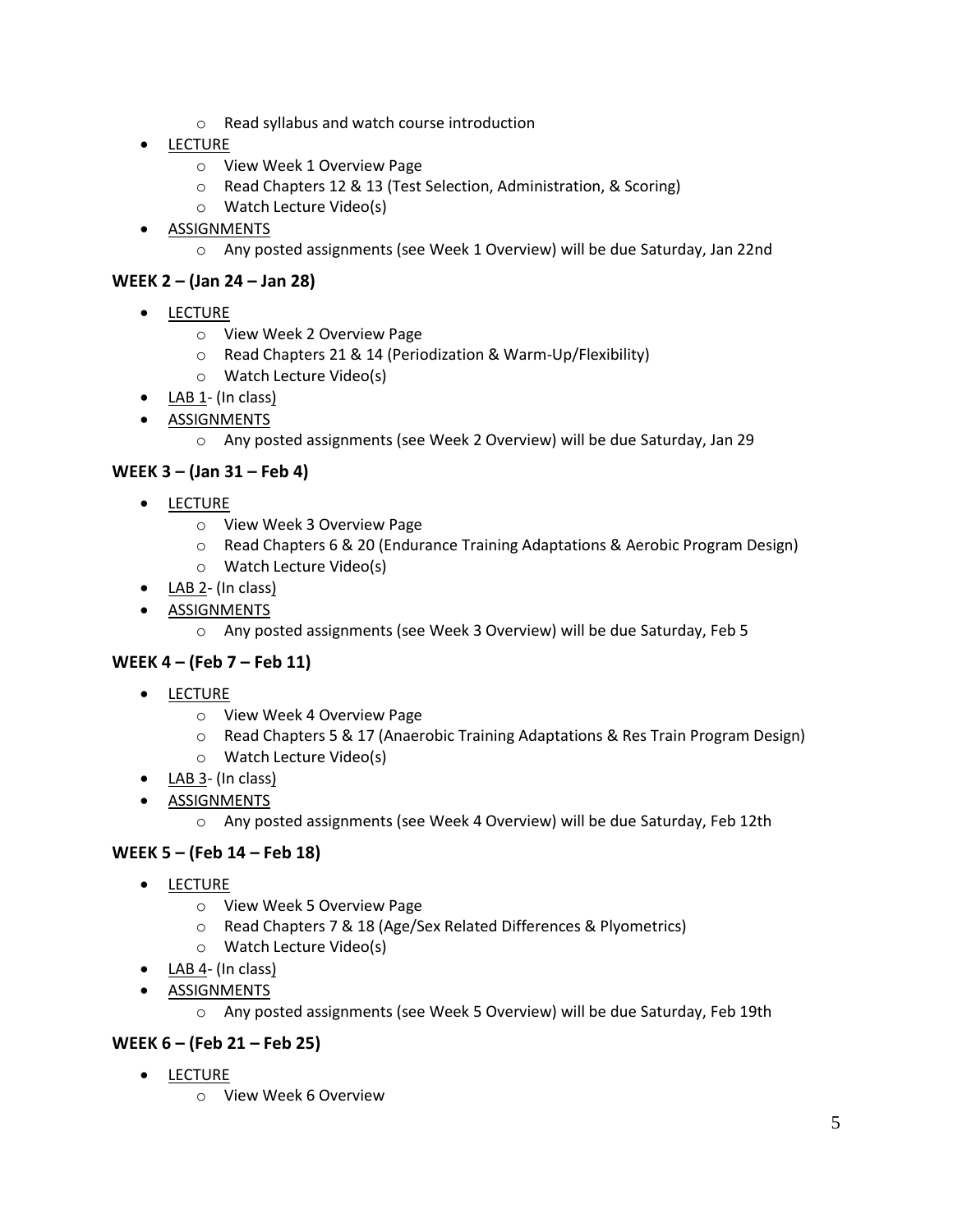- o Read Chapters 19 & 23 (Speed/Agility Training & Facility Design)
- o Watch Lecture Video(s)
- LAB 5- (In class)
- **.** ASSIGNMENTS
	- o Any posted assignments (see Week 6 Overview) will be due Saturday, Feb 26th
- **•** PROJECT INSTRUCTIONS
	- $\circ$  Program Design Project instructions will be provided at the end of Week 6

# **WEEK 7 – (Feb 28 – March 4)**

- PROJECT
	- o View Week 7 Overview
	- o Work on Program Design Project and Submit (Due Saturday, March 5th)

### **WEEK 8 – (March 7 – March 11)**

- COMPREHENSIVE EXAM
	- o View Week 8 Overview
	- $\circ$  Take comprehensive exam on canvas (Due Friday, March 11th)

### **Important University Dates:**

- January 25 Deadline to Drop First 8-week classes with no record
- February 25 Deadline to Drop First 8-week classes with a Quit (Q) or Withdraw (W)

# **TECHNOLOGY REQUIREMENTS AND SUPPORT**

### **Technology Requirements**

This course will use the A&M-Central Texas Instructure Canvas learning management system. We strongly recommend the latest versions of Chrome or Firefox browsers. Canvas no longer supports any version of Internet Explorer.

Logon to A&M-Central Texas Canvas [https://tamuct.instructure.com].

Username: Your MyCT username (xx123 or everything before the "@" in your MyCT e-mail address) Password: Your MyCT password

# **Canvas Support**

Use the Canvas Help link, located at the bottom of the left-hand menu, for issues with Canvas. You can select "Chat with Canvas Support," submit a support request through "Report a Problem," or call the Canvas support line: 1-844-757-0953.

For issues related to course content and requirements, contact your instructor.

# **Online Proctored Testing**

A&M-Central Texas uses Proctorio for online identity verification and proctored testing. This service is provided at no direct cost to students. If the course requires identity verification or proctored testing, the technology requirements are: Any computer meeting the minimum computing requirements, plus web camera, speaker, and microphone (or headset). Proctorio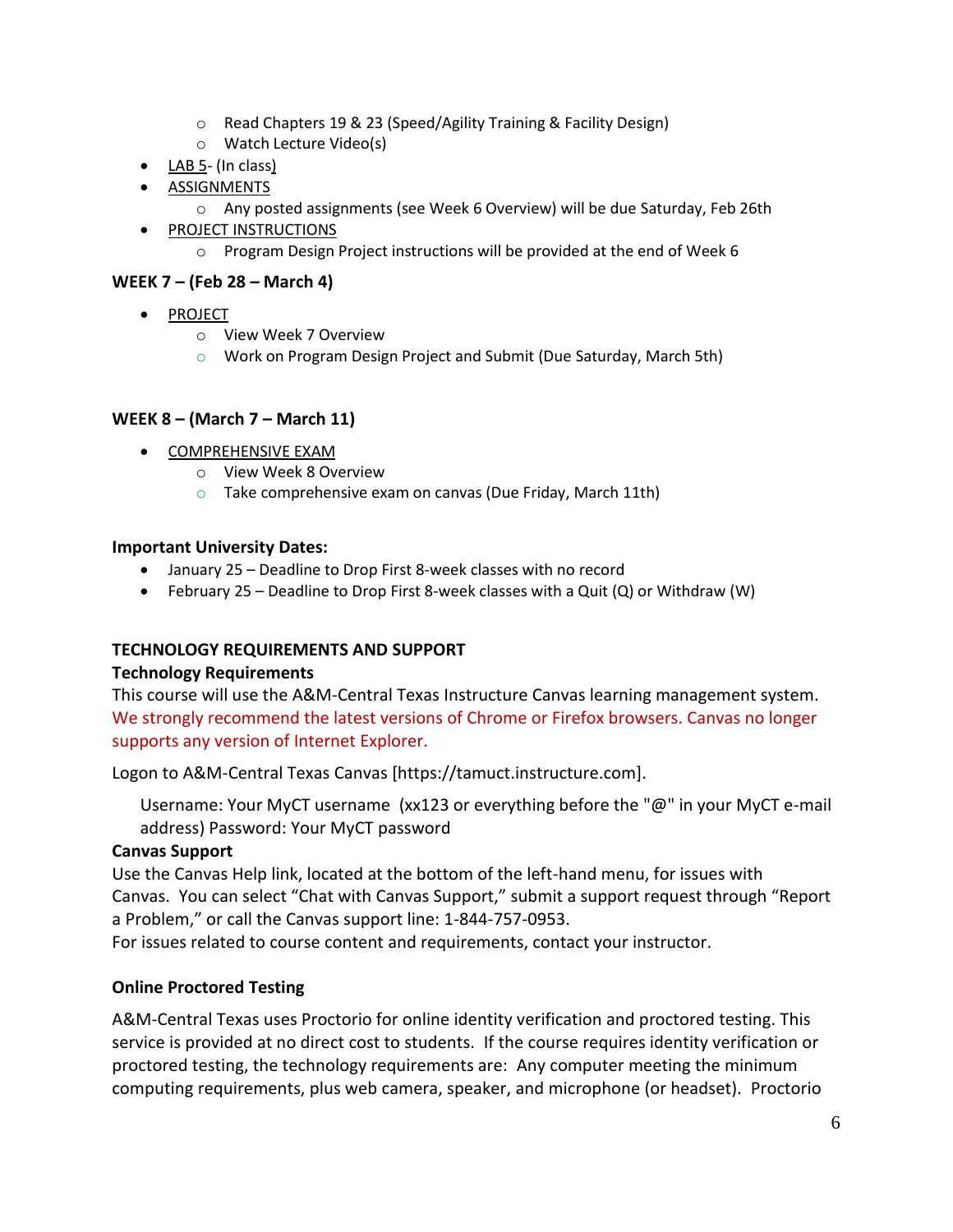also requires the Chrome web browser with their custom plug in.

#### **Other Technology Support**

For log-in problems, students should contact Help Desk Central. 24 hours a day, 7 days a week:

Email: [helpdesk@tamu.edu](mailto:helpdesk@tamu.edu) Phone: (254) 519-5466 [Web Chat:](http://hdc.tamu.edu/) [http://hdc.tamu.edu] *Please let the support technician know you are an A&M-Central Texas student.*

### **UNIVERSITY RESOURCES, PROCEDURES, AND GUIDELINES**

### **Drop Policy.**

If you discover that you need to drop this class, you must complete the **Drop Request** Dynamic Form through Warrior Web.

[https://dynamicforms.ngwebsolutions.com/casAuthentication.ashx?InstID=eaed95b9-f2be-45f3-a37d-

46928168bc10&targetUrl=https%3A%2F%2Fdynamicforms.ngwebsolutions.com%2FSubmit%2F Form%2FStart%2F53b8369e-0502-4f36-be43-f02a4202f612].

Faculty cannot drop students; this is always the responsibility of the student. The Registrar's Office will provide a deadline on the Academic Calendar for which the form must be completed. Once you submit the completed form to the Registrar's Office, you must go into Warrior Web and confirm that you are no longer enrolled. If you still show as enrolled, FOLLOW-UP with the Registrar's Office immediately. You are to attend class until the procedure is complete to avoid penalty for absence. Should you miss the drop deadline or fail to follow the procedure, you will receive an F in the course, which may affect your financial aid and/or VA educational benefits.

### **Academic Integrity.**

Texas A&M University -Central Texas values the integrity of the academic enterprise and strives for the highest standards of academic conduct. A&M-Central Texas expects its students, faculty, and staff to support the adherence to high standards of personal and scholarly conduct to preserve the honor and integrity of the creative community. Academic integrity is defined as a commitment to honesty, trust, fairness, respect, and responsibility. Any deviation by students from this expectation may result in a failing grade for the assignment and potentially a failing grade for the course. Academic misconduct is any act that improperly affects a true and honest evaluation of a student's academic performance and includes, but is not limited to, working with others in an unauthorized manner, cheating on an examination or other academic work, plagiarism and improper citation of sources, using another student's work, collusion, and the abuse of resource materials. All academic misconduct concerns will be referred to the university's Office of Student Conduct. Ignorance of the university's standards and expectations is never an excuse to act with a lack of integrity. When in doubt on collaboration, citation, or any issue, please contact your instructor before taking a course of action.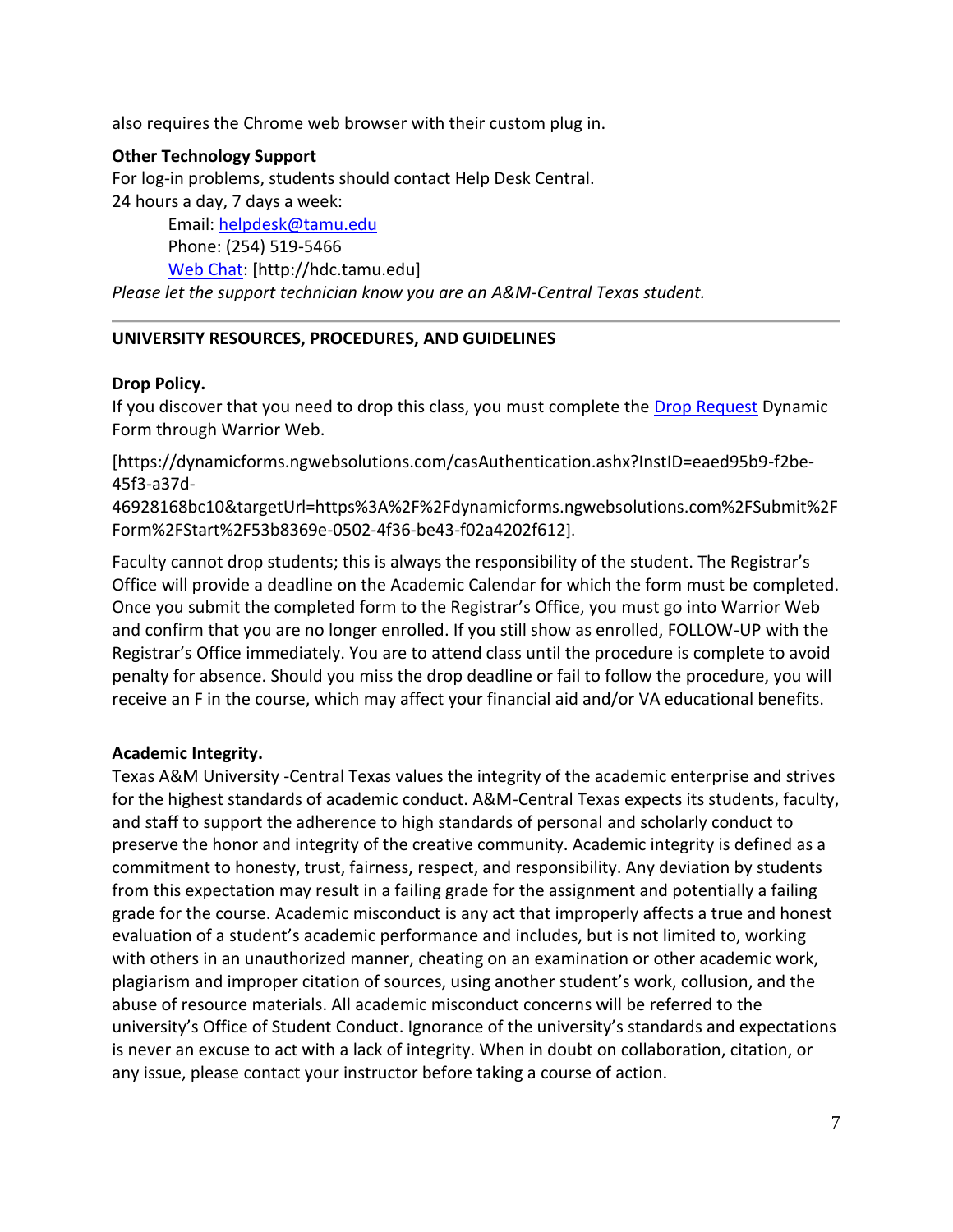For more [information regarding the Student Conduct process,](https://www.tamuct.edu/student-affairs/student-conduct.html) [https://www.tamuct.edu/student-affairs/student-conduct.html].

If you know of potential honor violations by other students, you may [submit a report,](https://cm.maxient.com/reportingform.php?TAMUCentralTexas&layout_id=0) [https://cm.maxient.com/reportingform.php?TAMUCentralTexas&layout\_id=0].

# **Academic Accommodations.**

At Texas A&M University-Central Texas, we value an inclusive learning environment where every student has an equal chance to succeed and has the right to a barrier-free education. The Office of Access and Inclusion is responsible for ensuring that students with a disability receive equal access to the university's programs, services and activities. If you believe you have a disability requiring reasonable accommodations please contact the Office of Access and Inclusion at (254) 501-5831. Any information you provide is private and confidential and will be treated as such.

For more information please visit our **Access & Inclusion** web page [https://www.tamuct.edu/student-affairs/access-inclusion.html].

# **Important information for Pregnant and/or Parenting Students.**

Texas A&M University-Central Texas supports students who are pregnant and/or parenting. In accordance with requirements of Title IX and related guidance from US Department of Education's Office of Civil Rights, the Dean of Student Affairs' Office can assist students who are pregnant and/or parenting in seeking accommodations related to pregnancy and/or parenting. Students should seek out assistance as early in the pregnancy as possible. For more information, please visit the **Student Affairs** web page [https://www.tamuct.edu/studentaffairs/index.html]. Students may also contact the institution's Title IX Coordinator. If you would like to read more about these [requirements and guidelines](http://www2.ed.gov/about/offices/list/ocr/docs/pregnancy.pdf) online, please visit the website [http://www2.ed.gov/about/offices/list/ocr/docs/pregnancy.pdf].

Title IX of the Education Amendments Act of 1972 prohibits discrimination on the basis of sex and gender–including pregnancy, parenting, and all related conditions. A&M-Central Texas is able to provide flexible and individualized reasonable accommodation to pregnant and parenting students. All pregnant and parenting students should contact the Associate Dean in the Division of Student Affairs at (254) 501-5909 to seek out assistance. Students may also contact the University's Title IX Coordinator.

# **Tutoring**

Tutoring is available to all A&M-Central Texas students, both virtually and in-person. Student success coaching is available online upon request.

If you have a question, are interested in becoming a tutor, or in need of success coaching contact the Warrior Center for Student Success, Equity and Inclusion at (254) 501-5836, visit the Warrior Center at 212 Warrior Hall, or by emailing [WarriorCenter@tamuct.edu.](mailto:WarriorCenter@tamuct.edu)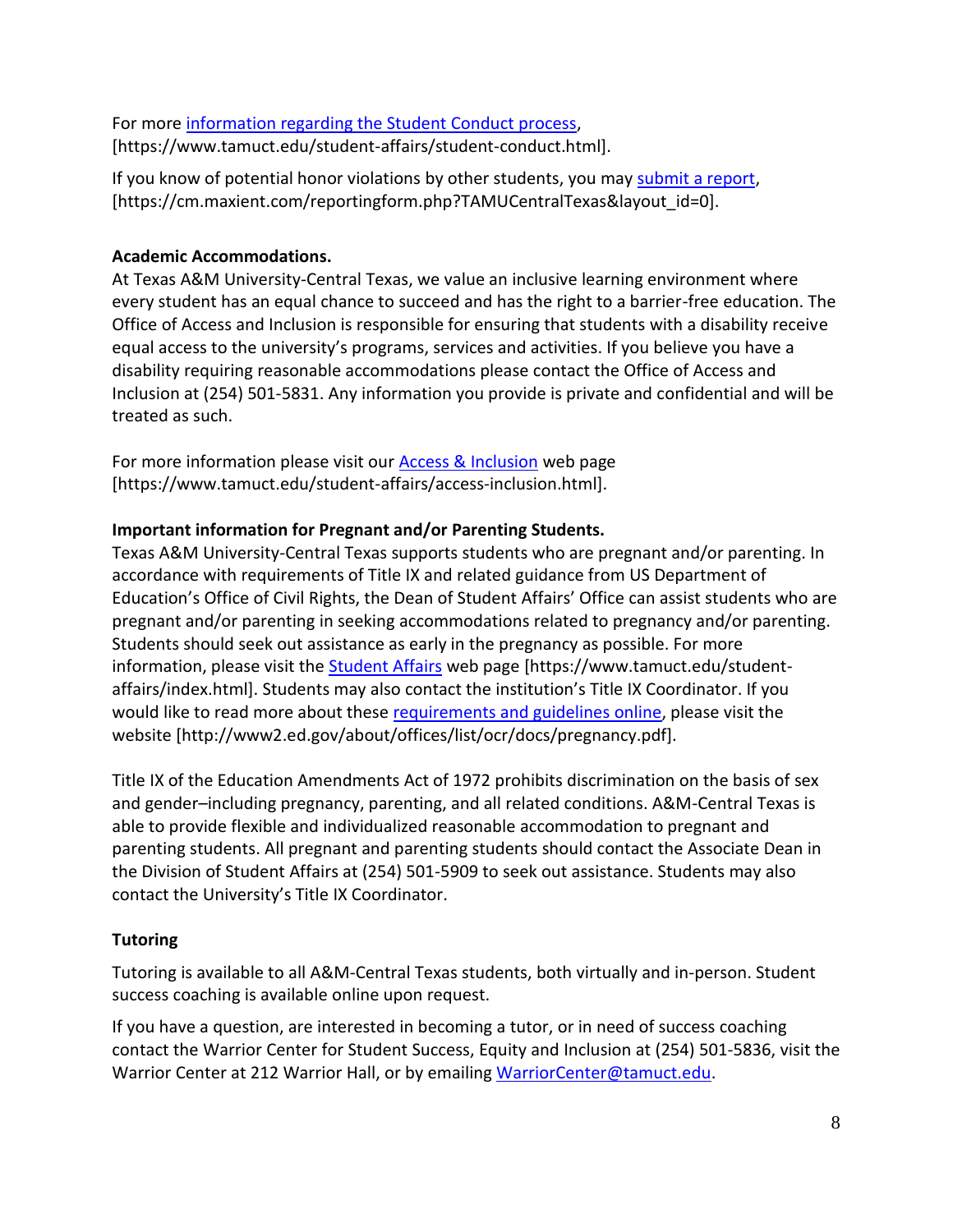To schedule tutoring sessions and view tutor availability, please visit Tutor [Matching](https://nam04.safelinks.protection.outlook.com/?url=http%3A%2F%2Fwww.tutormatchingservices.com%2FTAMUCT&data=04%7C01%7Clisa.bunkowski%40tamuct.edu%7C886784139069461670c308d9aa01f55e%7C9eed4e3000f744849ff193ad8005acec%7C0%7C0%7C637727747643427346%7CUnknown%7CTWFpbGZsb3d8eyJWIjoiMC4wLjAwMDAiLCJQIjoiV2luMzIiLCJBTiI6Ik1haWwiLCJXVCI6Mn0%3D%7C3000&sdata=D%2F8HN2bUT1lLPfs5qSqKYlwh8a7pZVy7isM2gppluQE%3D&reserved=0) [Services](https://nam04.safelinks.protection.outlook.com/?url=http%3A%2F%2Fwww.tutormatchingservices.com%2FTAMUCT&data=04%7C01%7Clisa.bunkowski%40tamuct.edu%7C886784139069461670c308d9aa01f55e%7C9eed4e3000f744849ff193ad8005acec%7C0%7C0%7C637727747643427346%7CUnknown%7CTWFpbGZsb3d8eyJWIjoiMC4wLjAwMDAiLCJQIjoiV2luMzIiLCJBTiI6Ik1haWwiLCJXVCI6Mn0%3D%7C3000&sdata=D%2F8HN2bUT1lLPfs5qSqKYlwh8a7pZVy7isM2gppluQE%3D&reserved=0) [https://tutormatchingservice.com/TAMUCT] or visit the Tutoring Center in 111 Warrior Hall.

Chat live with a remote tutor 24/7 for almost any subject from on your computer! Tutor.com is an online tutoring platform that enables A&M-Central Texas students to log in and receive online tutoring support at no additional cost. This tool provides tutoring in over 40 subject areas except writing support. Access Tutor.com through Canvas.

### **University Writing Center**

University Writing Center: Located in Warrior Hall 416, the University Writing Center (UWC) at Texas A&M University–Central Texas (A&M–Central Texas) is a free service open to all A&M– Central Texas students. For the Spring 2022 semester, the hours of operation are from 10:00 a.m.-5:00 p.m. Monday thru Thursday in Warrior Hall 416 (with online tutoring available every hour as well) with satellite hours available online only Monday thru Thursday from 6:00-9:00 p.m. and Saturday 12:00-3:00 p.m.

Tutors are prepared to help writers of all levels and abilities at any stage of the writing process. While tutors will not write, edit, or grade papers, they will assist students in developing more effective composing practices. By providing a practice audience for students' ideas and writing, our tutors highlight the ways in which they read and interpret students' texts, offering guidance and support throughout the various stages of the writing process. In addition, students may work independently in the UWC by checking out a laptop that runs the Microsoft Office suite and connects to WIFI, or by consulting our resources on writing, including all of the relevant style guides. Whether you need help brainstorming ideas, organizing an essay, proofreading, understanding proper citation practices, or just want a quiet place to work, the UWC is here to help!

Students may arrange a one-to-one session with a trained and experienced writing tutor by making an appointment via [WCOnline](https://tamuct.mywconline.com/) [https://tamuct.mywconline.com/]. In addition, you can email Dr. Bruce Bowles Jr. at bruce.bowles@tamuct.edu if you have any questions about the UWC, need any assistance with scheduling, or would like to schedule a recurring appointment with your favorite tutor by making an appointment via [WCOnline](https://tamuct.mywconline.com/) [https://tamuct.mywconline.com/]. In addition, you can email Dr. Bruce Bowles Jr. at

bruce.bowles@tamuct.edu if you have any questions about the UWC, need any assistance with scheduling, or would like to schedule a recurring appointment with your favorite tutor.

# **University Library**

The University Library provides many services in support of research across campus and at a distance. We offer over 200 electronic databases containing approximately 400,000 eBooks and 82,000 journals, in addition to the 96,000 items in our print collection, which can be mailed to students who live more than 50 miles from campus. Research guides for each subject taught at A&M-Central Texas are available through our website to help students navigate these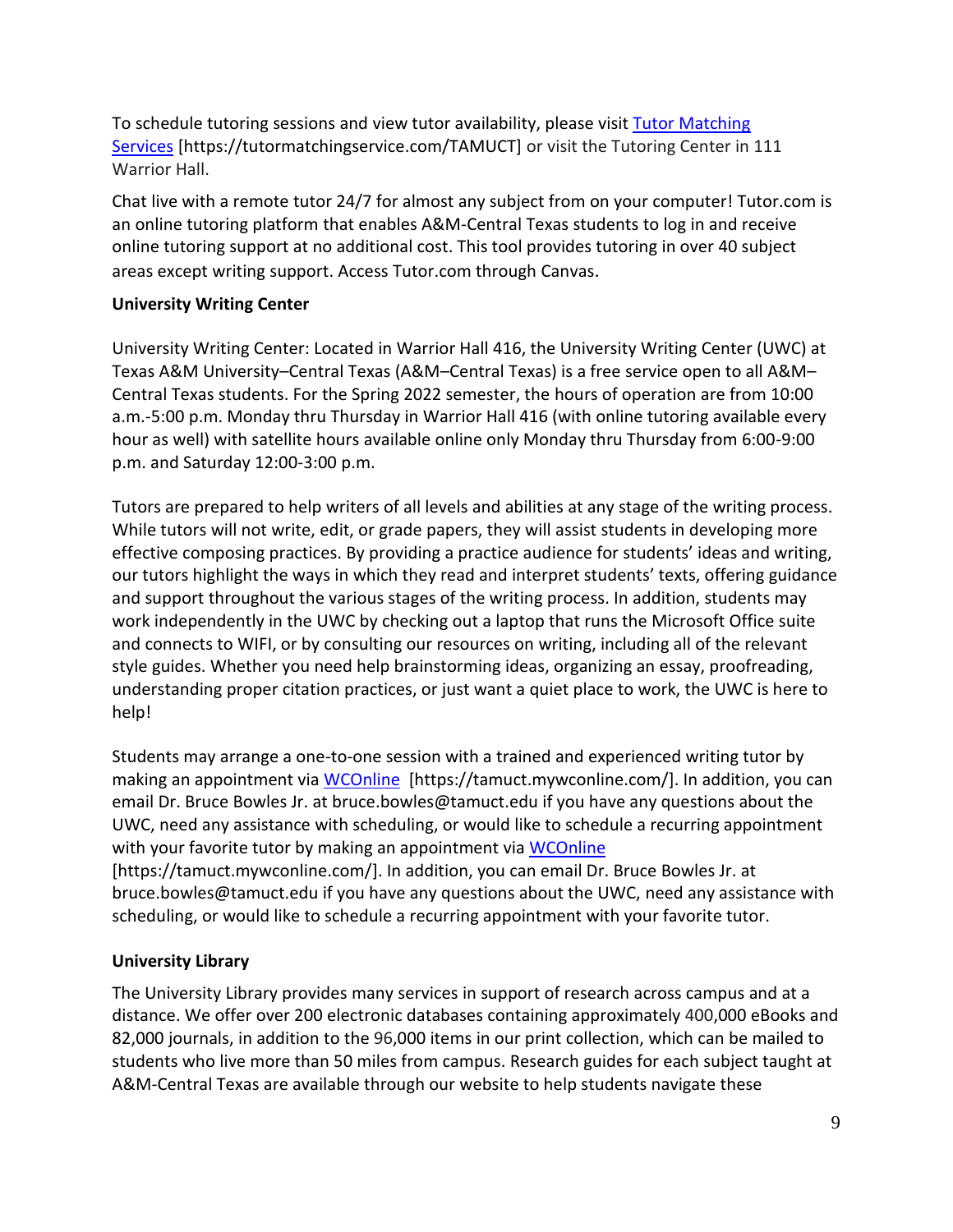resources. On campus, the library offers technology including cameras, laptops, microphones, webcams, and digital sound recorders.

Research assistance from a librarian is also available 24 hours a day through our online chat service, and at the reference desk when the library is open. Research sessions can be scheduled for more comprehensive assistance, and may take place virtually through WebEx, Microsoft Teams or in-person at the library. Schedule an [appointment](https://nam04.safelinks.protection.outlook.com/?url=https%3A%2F%2Ftamuct.libcal.com%2Fappointments%2F%3Fg%3D6956&data=04%7C01%7Clisa.bunkowski%40tamuct.edu%7Cde2c07d9f5804f09518008d9ab7ba6ff%7C9eed4e3000f744849ff193ad8005acec%7C0%7C0%7C637729369835011558%7CUnknown%7CTWFpbGZsb3d8eyJWIjoiMC4wLjAwMDAiLCJQIjoiV2luMzIiLCJBTiI6Ik1haWwiLCJXVCI6Mn0%3D%7C3000&sdata=KhtjgRSAw9aq%2FoBsB6wyu8b7PSuGN5EGPypzr3Ty2No%3D&reserved=0)

[here](https://nam04.safelinks.protection.outlook.com/?url=https%3A%2F%2Ftamuct.libcal.com%2Fappointments%2F%3Fg%3D6956&data=04%7C01%7Clisa.bunkowski%40tamuct.edu%7Cde2c07d9f5804f09518008d9ab7ba6ff%7C9eed4e3000f744849ff193ad8005acec%7C0%7C0%7C637729369835011558%7CUnknown%7CTWFpbGZsb3d8eyJWIjoiMC4wLjAwMDAiLCJQIjoiV2luMzIiLCJBTiI6Ik1haWwiLCJXVCI6Mn0%3D%7C3000&sdata=KhtjgRSAw9aq%2FoBsB6wyu8b7PSuGN5EGPypzr3Ty2No%3D&reserved=0) [https://tamuct.libcal.com/appointments/?g=6956]. Assistance may cover many topics, including how to find articles in peer-reviewed journals, how to cite resources, and how to piece together research for written assignments.

Our 27,000-square-foot facility on the A&M-Central Texas main campus includes student lounges, private study rooms, group work spaces, computer labs, family areas suitable for all ages, and many other features. Services such as interlibrary loan, TexShare, binding, and laminating are available. The library frequently offers workshops, tours, readings, and other events. For more information, please visit our Library [website](https://nam04.safelinks.protection.outlook.com/?url=https%3A%2F%2Ftamuct.libguides.com%2Findex&data=04%7C01%7Clisa.bunkowski%40tamuct.edu%7C7d8489e8839a4915335f08d916f067f2%7C9eed4e3000f744849ff193ad8005acec%7C0%7C0%7C637566044056484222%7CUnknown%7CTWFpbGZsb3d8eyJWIjoiMC4wLjAwMDAiLCJQIjoiV2luMzIiLCJBTiI6Ik1haWwiLCJXVCI6Mn0%3D%7C1000&sdata=2R755V6rcIyedGrd4Os5rkgn1PvhHKU3kUV1vBKiHFo%3D&reserved=0) [http://tamuct.libguides.com/index].

# **OPTIONAL POLICY STATEMENTS:**

### **A Note about Sexual Violence at A&M-Central Texas**

Sexual violence is a serious safety, social justice, and public health issue. The university offers support for anyone struggling with these issues. University faculty are mandated reporters, so if someone discloses that they were sexually assaulted (or a victim of Domestic/Dating Violence or Stalking) while a student at TAMUCT, faculty members are required to inform the Title IX Office. If you want to discuss any of these issues confidentially, you can do so through Student Counseling (254-501-5955) located on the second floor of Warrior Hall (207L).

Sexual violence can occur on our campus because predators often feel emboldened, and victims often feel silenced or shamed. It is incumbent on ALL of us to find ways to actively create environments that tell predators we don't agree with their behaviors and tell survivors we will support them. Your actions matter. Don't be a bystander; be an agent of change. For additional information on campus policy and resources visit the [Title IX webpage](https://www.tamuct.edu/compliance/titleix.html) [\[https://www.tamuct.edu/compliance/titleix.html\]](https://www.tamuct.edu/compliance/titleix.html).

# **INSTRUCTOR POLICIES. CLASSROOM USE OF ELECTRONIC DEVICES**

Unauthorized and/or distracting use of electronic devices will not be tolerated in the classroom. Electronic devices include, but are not limited to, computers, cell phones, pagers, smart watches, and Tablets. Examples of unauthorized use include: "Instant-Messaging"; inappropriate internet browsing/surfing; playing games; talking on cell phones; e-mailing. Students are expected to turn off audio notification for cell phones and pagers*. A student who engages in distracting or unauthorized use of electronic equipment in class is considered to be in violation of the MU DPT professional behaviors and will be asked to immediately leave class.* Being dismissed from class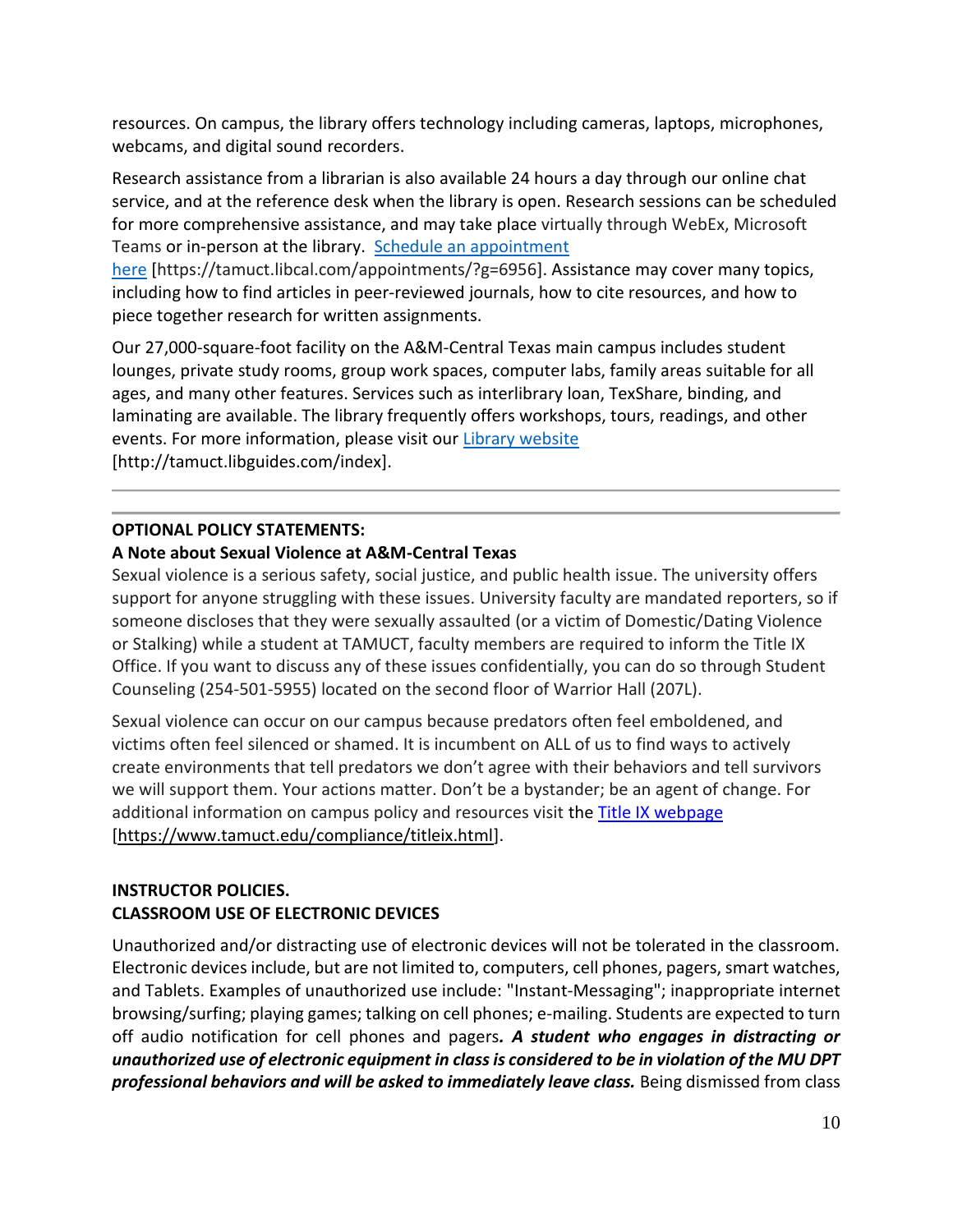will count as an absence. Further sanctions will be applied for repeat offenses.

# **COMPUTER ISSUES**

Many students utilize personal laptops or tablets for note and examination taking, and for submitting assignments electronically to Canvas or other online programs. If a student should have issues regarding submission of assignments due to technical computer issues (i.e. computer malfunction, network outage, etc.), the student is responsible for submitting the assignment on time. They should email or phone their course instructor to notify them of the issue and attempt to submit the assignment via email or other means as decided by the course instructor. Submission of a late assignment due to technical computer issues as described above will follow the Late Work Policy. No exceptions will be made for technical problems involving the internet, email, or Canvas.

If a student has technical issues and requires an additional computer/laptop for examination, it is their responsibility to notify the course instructor to attain the necessary equipment. Notification should be given at least 24 hours prior to the examination date/time, if possible.

# **LATE WORK**

Students should turn assignments in by their due date and time as indicated by the course instructor or syllabus. In the event that assignments are turned in after the appropriate designated date/time without prior approval by the course instructor, the following course policy applies:

- On the first offense, the student will receive a decrease in their grade on the assignment by one letter grade in additional to any missed points on the assignment.
- On the second late offense, or any thereafter, the student will receive a "0" for the assignment.

No exceptions will be made for technical problems involving the internet, email, or Canvas. Emergency or illness are some of the only exceptions to this policy. All potential exceptions will be dealt with on an individual basis.

# **EXAMINATION REVIEW**

Students will be provided with **ONE** opportunity to review their examination. The review will be at the discretion of the course coordinator. Students are not permitted to copy, write, reproduce, photograph or identify in any way examination questions, answers and/or rationale (hard or electronic format) provided during an examination/quiz review and will be considered an honor code violation if done so.

# **Copyright Notice.**

Students should assume that all course material is copyrighted by the respective author(s). Reproduction of course material is prohibited without consent by the author and/or course instructor. Violation of copyright is against the law and Texas A&M University-Central Texas' Code of Academic Honesty. All alleged violations will be reported to the Office of Student Conduct.

Copyright. (2021) by (Chris Poole) at Texas A&M University-Central Texas, (COLLEGE OF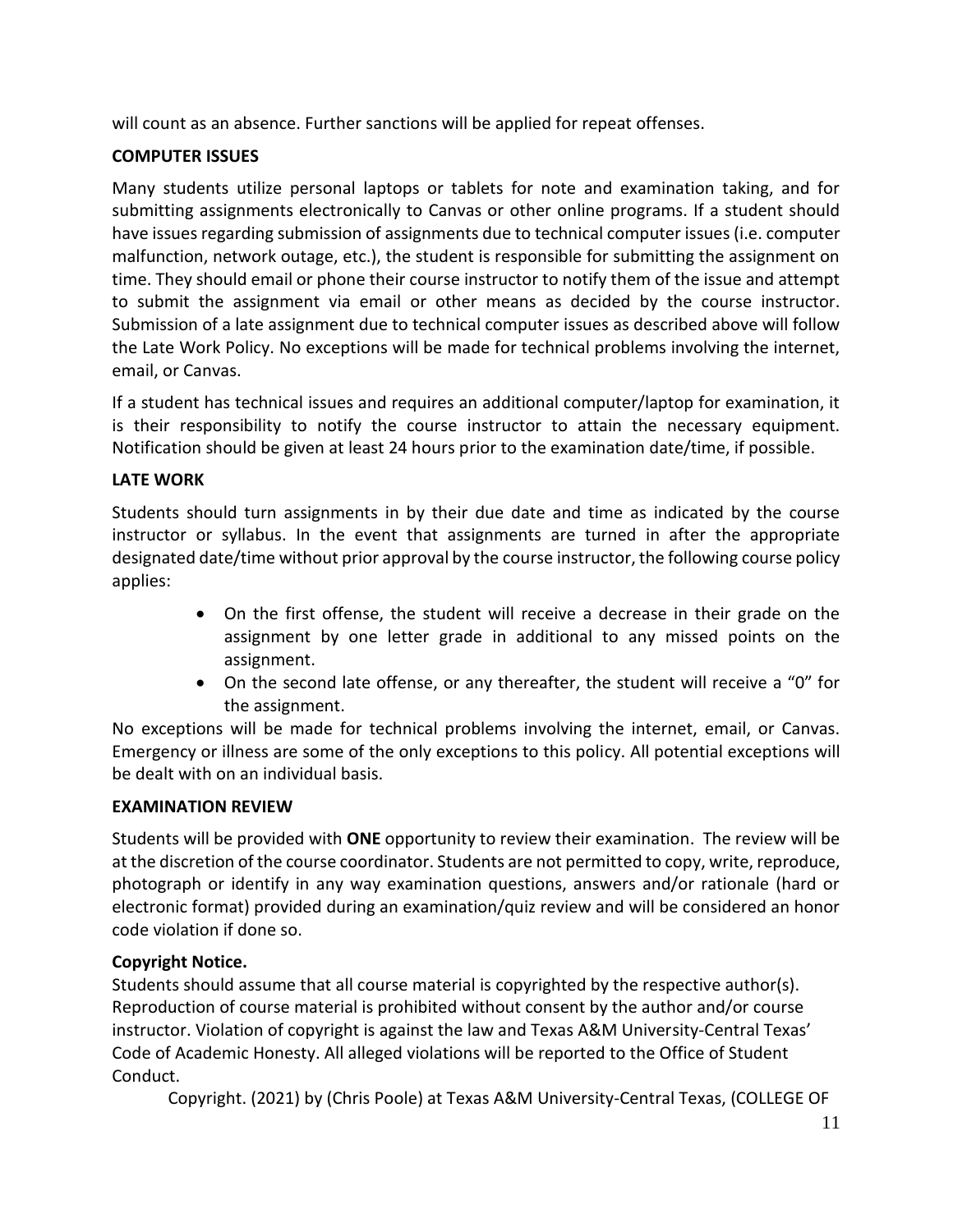# EDUCATION); 1001 Leadership Place, Killeen, TX 76549; (jkresta@tamuct.edu) **TECHNOLOGY REQUIREMENTS AND SUPPORT**

# **Technology Requirements**

This course will use the A&M-Central Texas Instructure Canvas learning management system. We strongly recommend the latest versions of Chrome or Firefox browsers. Canvas no longer supports any version of Internet Explorer.

Logon to A&M-Central Texas Canvas [https://tamuct.instructure.com].

Username: Your MyCT username (xx123 or everything before the "@" in your MyCT e-mail address) Password: Your MyCT password

# **Canvas Support**

Use the Canvas Help link, located at the bottom of the left-hand menu, for issues with Canvas. You can select "Chat with Canvas Support," submit a support request through "Report a Problem," or call the Canvas support line: 1-844-757-0953.

For issues related to course content and requirements, contact your instructor.

# **Online Proctored Testing**

A&M-Central Texas uses Proctorio for online identity verification and proctored testing. This service is provided at no direct cost to students. If the course requires identity verification or proctored testing, the technology requirements are: Any computer meeting the minimum computing requirements, plus web camera, speaker, and microphone (or headset). Proctorio also requires the Chrome web browser with their custom plug in.

# **Other Technology Support**

For log-in problems, students should contact Help Desk Central.

24 hours a day, 7 days a week:

Email: [helpdesk@tamu.edu](mailto:helpdesk@tamu.edu) Phone: (254) 519-5466 [Web Chat:](http://hdc.tamu.edu/) [http://hdc.tamu.edu]

*Please let the support technician know you are an A&M-Central Texas student.*

# **UNIVERSITY RESOURCES, PROCEDURES, AND GUIDELINES**

# **Drop Policy.**

If you discover that you need to drop this class, you must complete the [Drop Request](https://dynamicforms.ngwebsolutions.com/casAuthentication.ashx?InstID=eaed95b9-f2be-45f3-a37d-46928168bc10&targetUrl=https%3A%2F%2Fdynamicforms.ngwebsolutions.com%2FSubmit%2FForm%2FStart%2F53b8369e-0502-4f36-be43-f02a4202f612) Dynamic Form through Warrior Web.

[https://dynamicforms.ngwebsolutions.com/casAuthentication.ashx?InstID=eaed95b9-f2be-45f3-a37d-

46928168bc10&targetUrl=https%3A%2F%2Fdynamicforms.ngwebsolutions.com%2FSubmit%2F Form%2FStart%2F53b8369e-0502-4f36-be43-f02a4202f612].

Faculty cannot drop students; this is always the responsibility of the student. The Registrar's Office will provide a deadline on the Academic Calendar for which the form must be completed. Once you submit the completed form to the Registrar's Office, you must go into Warrior Web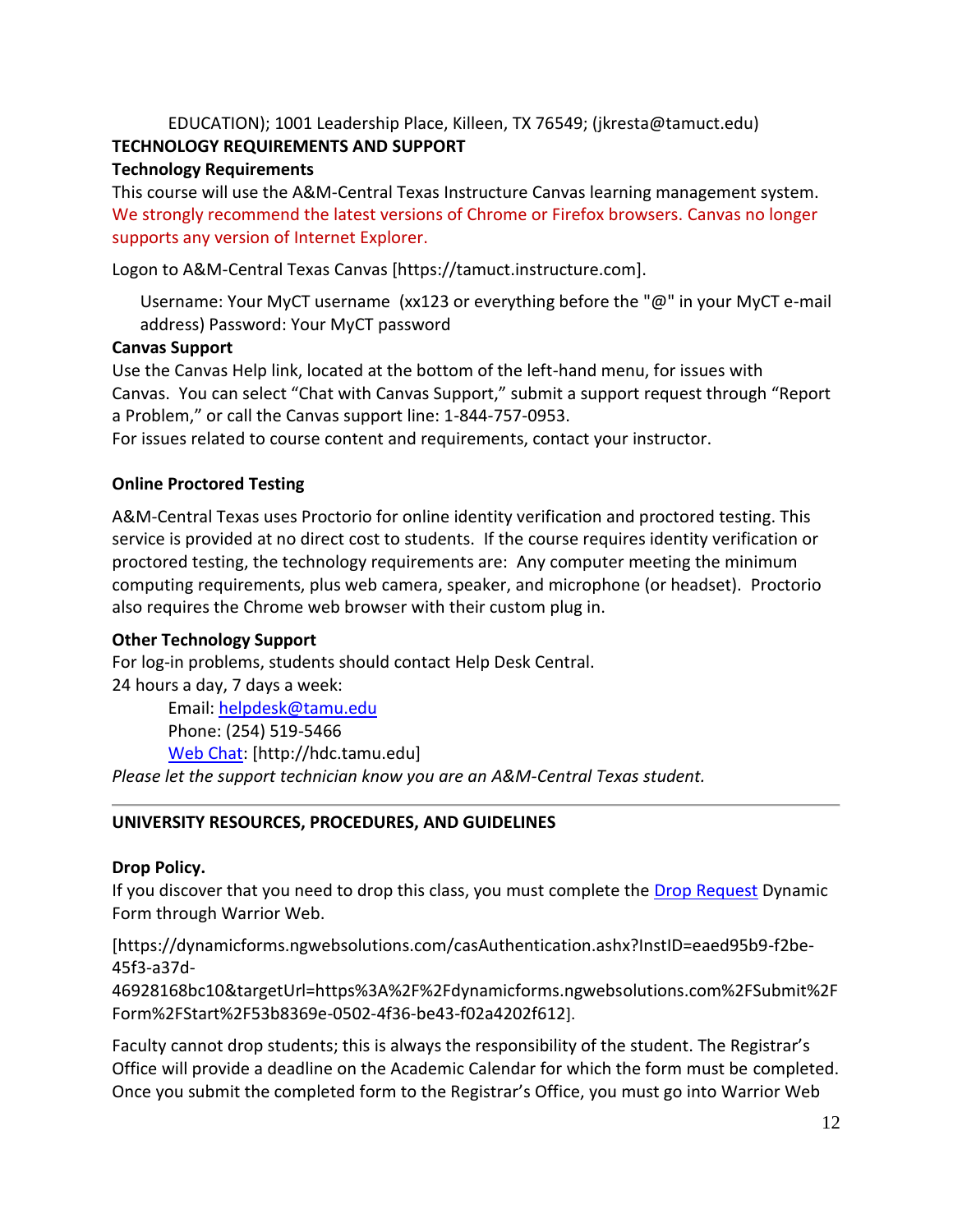and confirm that you are no longer enrolled. If you still show as enrolled, FOLLOW-UP with the Registrar's Office immediately. You are to attend class until the procedure is complete to avoid penalty for absence. Should you miss the drop deadline or fail to follow the procedure, you will receive an F in the course, which may affect your financial aid and/or VA educational benefits.

### **Academic Integrity.**

Texas A&M University -Central Texas values the integrity of the academic enterprise and strives for the highest standards of academic conduct. A&M-Central Texas expects its students, faculty, and staff to support the adherence to high standards of personal and scholarly conduct to preserve the honor and integrity of the creative community. Academic integrity is defined as a commitment to honesty, trust, fairness, respect, and responsibility. Any deviation by students from this expectation may result in a failing grade for the assignment and potentially a failing grade for the course. Academic misconduct is any act that improperly affects a true and honest evaluation of a student's academic performance and includes, but is not limited to, working with others in an unauthorized manner, cheating on an examination or other academic work, plagiarism and improper citation of sources, using another student's work, collusion, and the abuse of resource materials. All academic misconduct concerns will be referred to the university's Office of Student Conduct. Ignorance of the university's standards and expectations is never an excuse to act with a lack of integrity. When in doubt on collaboration, citation, or any issue, please contact your instructor before taking a course of action.

For more [information regarding the Student Conduct process,](https://www.tamuct.edu/student-affairs/student-conduct.html) [https://www.tamuct.edu/student-affairs/student-conduct.html].

If you know of potential honor violations by other students, you may [submit a report,](https://cm.maxient.com/reportingform.php?TAMUCentralTexas&layout_id=0) [https://cm.maxient.com/reportingform.php?TAMUCentralTexas&layout\_id=0].

# **Academic Accommodations.**

At Texas A&M University-Central Texas, we value an inclusive learning environment where every student has an equal chance to succeed and has the right to a barrier-free education. The Office of Access and Inclusion is responsible for ensuring that students with a disability receive equal access to the university's programs, services and activities. If you believe you have a disability requiring reasonable accommodations please contact the Office of Access and Inclusion at (254) 501-5831. Any information you provide is private and confidential and will be treated as such.

For more information please visit our [Access & Inclusion](https://www.tamuct.edu/student-affairs/access-inclusion.html) web page [https://www.tamuct.edu/student-affairs/access-inclusion.html].

### **Important information for Pregnant and/or Parenting Students.**

Texas A&M University-Central Texas supports students who are pregnant and/or parenting. In accordance with requirements of Title IX and related guidance from US Department of Education's Office of Civil Rights, the Dean of Student Affairs' Office can assist students who are pregnant and/or parenting in seeking accommodations related to pregnancy and/or parenting.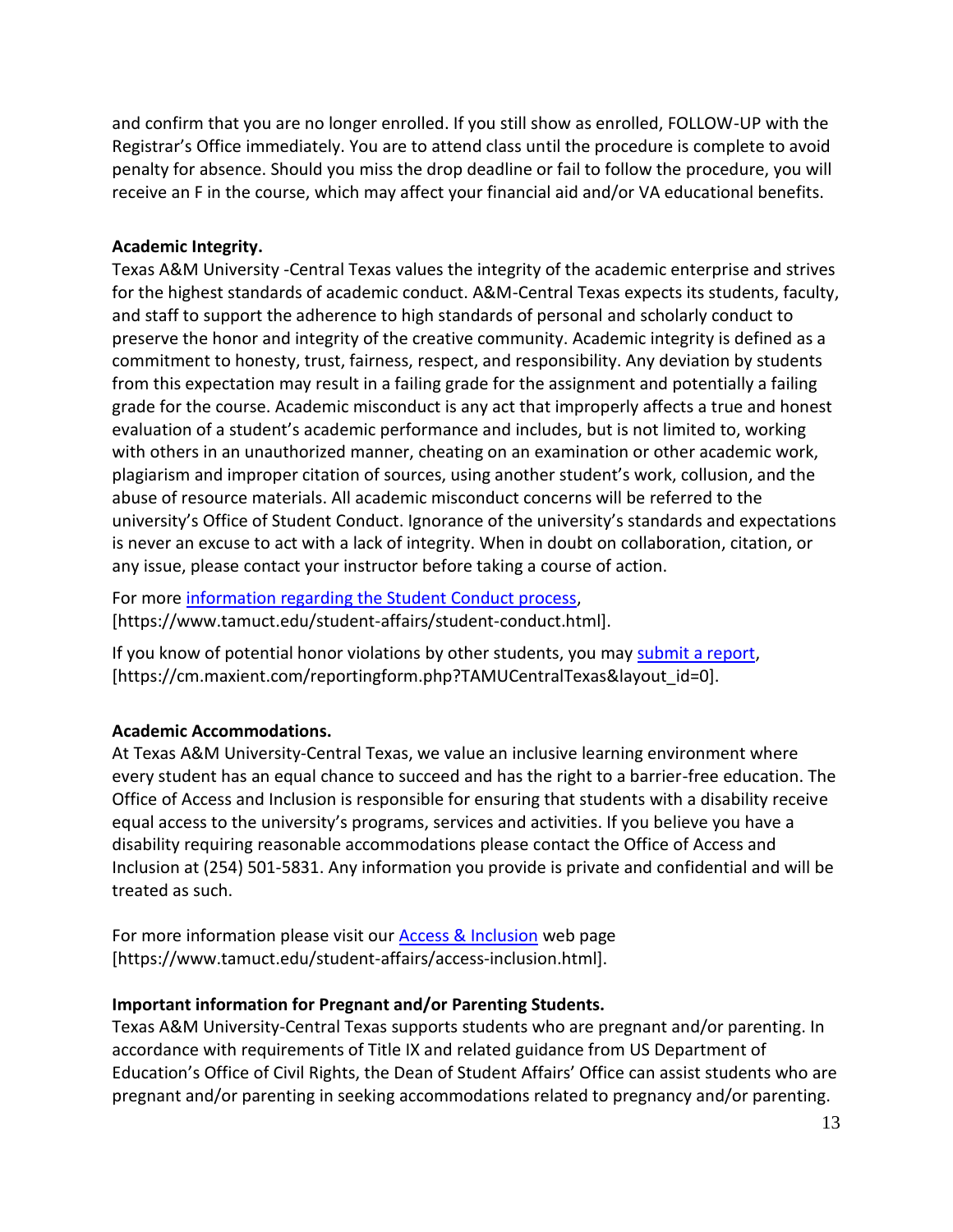Students should seek out assistance as early in the pregnancy as possible. For more information, please visit the [Student Affairs](https://www.tamuct.edu/student-affairs/index.html) web page [https://www.tamuct.edu/studentaffairs/index.html]. Students may also contact the institution's Title IX Coordinator. If you would like to read more about these [requirements and guidelines](http://www2.ed.gov/about/offices/list/ocr/docs/pregnancy.pdf) online, please visit the website [http://www2.ed.gov/about/offices/list/ocr/docs/pregnancy.pdf].

Title IX of the Education Amendments Act of 1972 prohibits discrimination on the basis of sex and gender–including pregnancy, parenting, and all related conditions. A&M-Central Texas is able to provide flexible and individualized reasonable accommodation to pregnant and parenting students. All pregnant and parenting students should contact the Associate Dean in the Division of Student Affairs at (254) 501-5909 to seek out assistance. Students may also contact the University's Title IX Coordinator.

# **Tutoring.**

Tutoring is available to all A&M-Central Texas students, on a remote online basis. Visit the Academic Support Community in Canvas to view schedules and contact information. Subjects tutored on campus include Accounting, Advanced Math, Biology, Finance, Statistics, Mathematics, and Study Skills. Student success coaching is available online upon request.

If you have a question regarding tutor schedules, need to schedule a tutoring session, are interested in becoming a tutor, success coaching, or have any other question, contact Academic Support Programs at (254) 501-5836, visit the Office of Student Success at 212F Warrior Hall, or by emailing studentsuccess@tamuct.edu .

Chat live with a tutor 24/7 for almost any subject from on your computer! Tutor.com is an online tutoring platform that enables A&M-Central Texas students to log in and receive online tutoring support at no additional cost. This tool provides tutoring in over 40 subject areas except writing support. Access Tutor.com through Canvas.

# **University Writing Center.**

The University Writing Center (UWC) at Texas A&M University–Central Texas (TAMUCT) is a free service open to all TAMUCT students. For the Spring 2021 semester, all services will be online as a result of the COVID-19 pandemic. The hours of operation are from 10:00 a.m.-5:00 p.m. Monday thru Thursday with satellite hours Monday thru Thursday from 6:00-9:00 p.m. The UWC is also offering hours from 12:00-3:00 p.m. on Saturdays.

Tutors are prepared to help writers of all levels and abilities at any stage of the writing process. By providing a practice audience for students' ideas and writing, our tutors highlight the ways in which they read and interpret students' texts, offering guidance and support throughout the various stages of the writing process. While tutors will not write, edit, or grade papers, they will assist students in developing more effective composing practices. Whether you need help brainstorming ideas, organizing an essay, proofreading, understanding proper citation practices, or just want a quiet place to work, the UWC is here to help!

Students may arrange a one-to-one session with a trained and experienced writing tutor by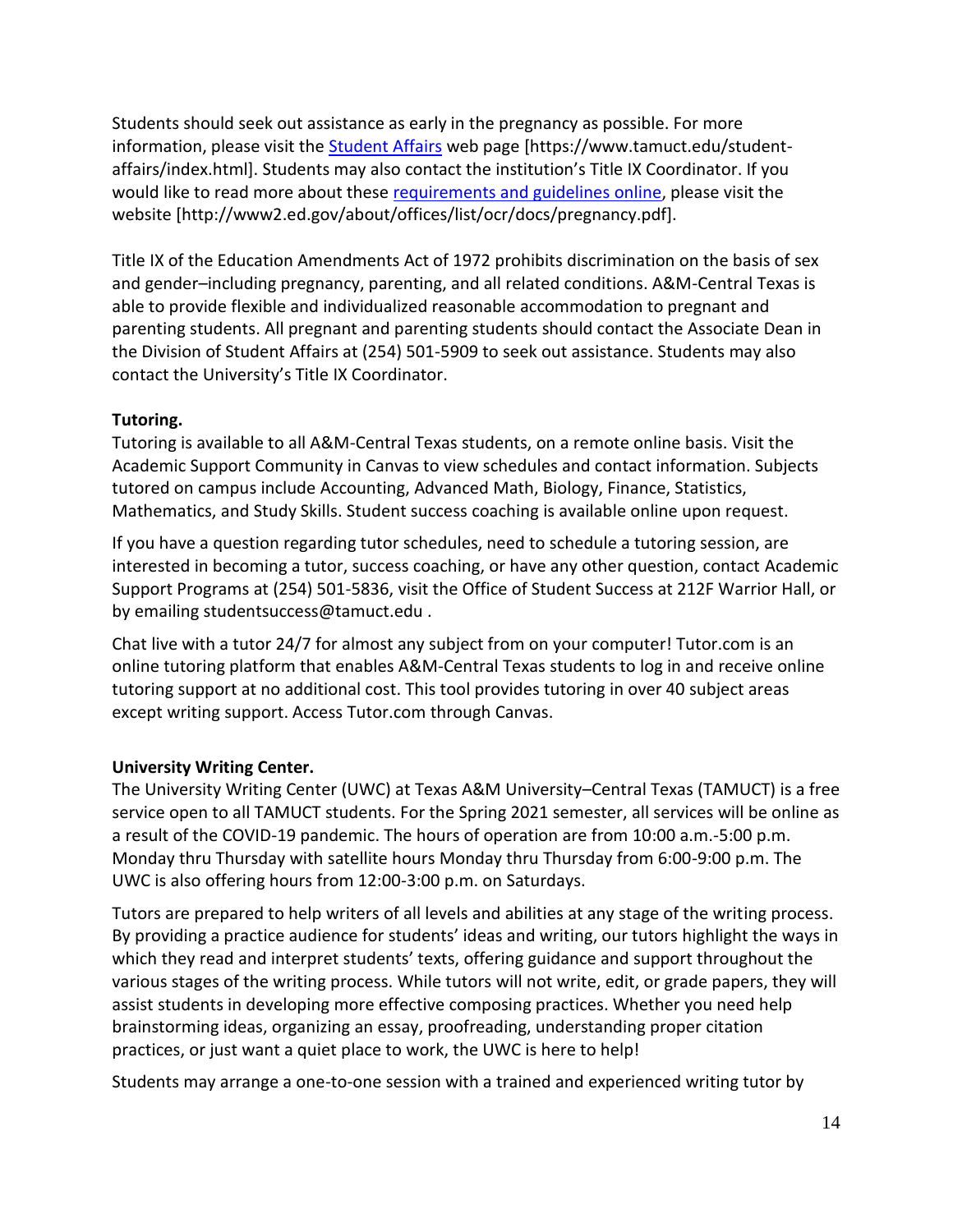making an appointment via [WCOnline](https://tamuct.mywconline.com/) [https://tamuct.mywconline.com/]. In addition, you can email Dr. Bruce Bowles Jr. at [bruce.bowles@tamuct.edu](mailto:bruce.bowles@tamuct.edu) if you have any questions about the UWC and/or need any assistance with scheduling.

### **University Library.**

The University Library provides many services in support of research across campus and at a distance. We offer over 200 electronic databases containing approximately 250,000 eBooks and 82,000 journals, in addition to the 85,000 items in our print collection, which can be mailed to students who live more than 50 miles from campus. Research guides for each subject taught at A&M-Central Texas are available through our website to help students navigate these resources. On campus, the library offers technology including cameras, laptops, microphones, webcams, and digital sound recorders.

Research assistance from a librarian is also available 24 hours a day through our online chat service, and at the reference desk when the library is open. Research sessions can be scheduled for more comprehensive assistance, and may take place on Skype or in-person at the library. Assistance may cover many topics, including how to find articles in peer-reviewed journals, how to cite resources, and how to piece together research for written assignments.

Our 27,000-square-foot facility on the A&M-Central Texas main campus includes student lounges, private study rooms, group work spaces, computer labs, family areas suitable for all ages, and many other features. Services such as interlibrary loan, TexShare, binding, and laminating are available. The library frequently offers workshops, tours, readings, and other events. For more information, please visit our [Library](https://tamuct.libguides.com/index) [website](https://tamuct.libguides.com/index) [http://tamuct.libguides.com/index].

**For Spring 2021, all reference service will be conducted virtually. Please go to our [Library](https://nam04.safelinks.protection.outlook.com/?url=https%3A%2F%2Ftamuct.libguides.com%2Findex&data=04%7C01%7Clisa.bunkowski%40tamuct.edu%7C8242506d517f4275449608d87c521260%7C9eed4e3000f744849ff193ad8005acec%7C0%7C0%7C637396039225117111%7CUnknown%7CTWFpbGZsb3d8eyJWIjoiMC4wLjAwMDAiLCJQIjoiV2luMzIiLCJBTiI6Ik1haWwiLCJXVCI6Mn0%3D%7C1000&sdata=o3Ld7UKky5UoafnKDkA%2BCH9C50eLGHkiCfz7ajI2vRM%3D&reserved=0) [website](https://nam04.safelinks.protection.outlook.com/?url=https%3A%2F%2Ftamuct.libguides.com%2Findex&data=04%7C01%7Clisa.bunkowski%40tamuct.edu%7C8242506d517f4275449608d87c521260%7C9eed4e3000f744849ff193ad8005acec%7C0%7C0%7C637396039225117111%7CUnknown%7CTWFpbGZsb3d8eyJWIjoiMC4wLjAwMDAiLCJQIjoiV2luMzIiLCJBTiI6Ik1haWwiLCJXVCI6Mn0%3D%7C1000&sdata=o3Ld7UKky5UoafnKDkA%2BCH9C50eLGHkiCfz7ajI2vRM%3D&reserved=0) [http://tamuct.libguides.com/index] to access our virtual reference help and our current hours.**

# **OPTIONAL POLICY STATEMENTS:**

# **A Note about Sexual Violence at A&M-Central Texas**

Sexual violence is a serious safety, social justice, and public health issue. The university offers support for anyone struggling with these issues. University faculty are mandated reporters, so if someone discloses that they were sexually assaulted (or a victim of Domestic/Dating Violence or Stalking) while a student at TAMUCT, faculty members are required to inform the Title IX Office. If you want to discuss any of these issues confidentially, you can do so through Student Counseling (254-501-5955) located on the second floor of Warrior Hall (207L).

Sexual violence can occur on our campus because predators often feel emboldened, and victims often feel silenced or shamed. It is incumbent on ALL of us to find ways to actively create environments that tell predators we don't agree with their behaviors and tell survivors we will support them. Your actions matter. Don't be a bystander; be an agent of change. For additional information on campus policy and resources visit the **Title IX webpage**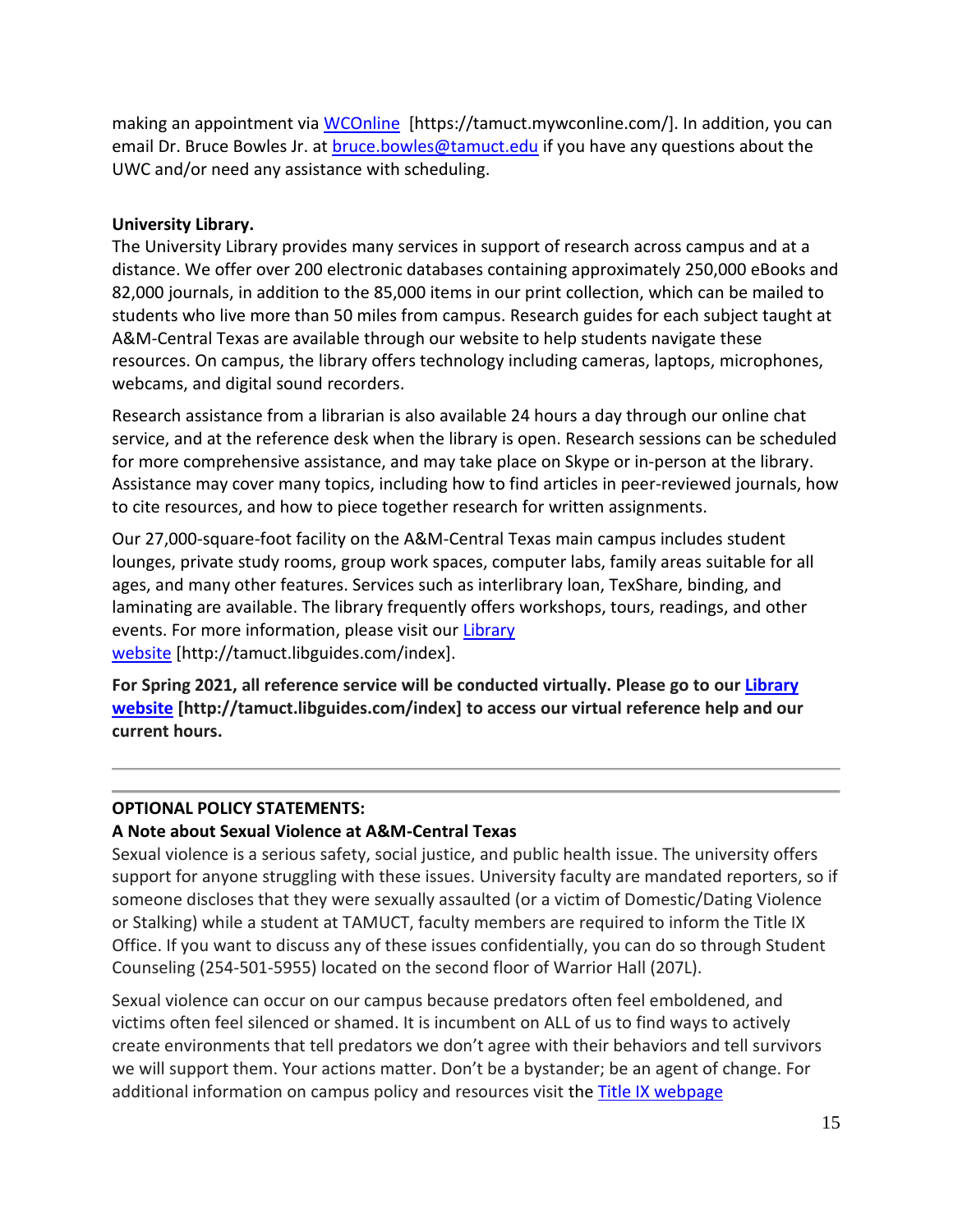# **INSTRUCTOR POLICIES. CLASSROOM USE OF ELECTRONIC DEVICES**

Unauthorized and/or distracting use of electronic devices will not be tolerated in the classroom. Electronic devices include, but are not limited to, computers, cell phones, pagers, smart watches, and Tablets. Examples of unauthorized use include: "Instant-Messaging"; inappropriate internet browsing/surfing; playing games; talking on cell phones; e-mailing. Students are expected to turn off audio notification for cell phones and pagers*. A student who engages in distracting or unauthorized use of electronic equipment in class is considered to be in violation of the MU DPT professional behaviors and will be asked to immediately leave class.* Being dismissed from class will count as an absence. Further sanctions will be applied for repeat offenses.

# **COMPUTER ISSUES**

Many students utilize personal laptops or tablets for note and examination taking, and for submitting assignments electronically to Canvas or other online programs. If a student should have issues regarding submission of assignments due to technical computer issues (i.e. computer malfunction, network outage, etc.), the student is responsible for submitting the assignment on time. They should email or phone their course instructor to notify them of the issue and attempt to submit the assignment via email or other means as decided by the course instructor. Submission of a late assignment due to technical computer issues as described above will follow the Late Work Policy. No exceptions will be made for technical problems involving the internet, email, or Canvas.

If a student has technical issues and requires an additional computer/laptop for examination, it is their responsibility to notify the course instructor to attain the necessary equipment. Notification should be given at least 24 hours prior to the examination date/time, if possible.

### **LATE WORK**

Students should turn assignments in by their due date and time as indicated by the course instructor or syllabus. In the event that assignments are turned in after the appropriate designated date/time without prior approval by the course instructor, the following course policy applies:

- On the first offense, the student will receive a decrease in their grade on the assignment by one letter grade in additional to any missed points on the assignment.
- On the second late offense, or any thereafter, the student will receive a "0" for the assignment.

No exceptions will be made for technical problems involving the internet, email, or Canvas. Emergency or illness are some of the only exceptions to this policy. All potential exceptions will be dealt with on an individual basis.

### **EXAMINATION REVIEW**